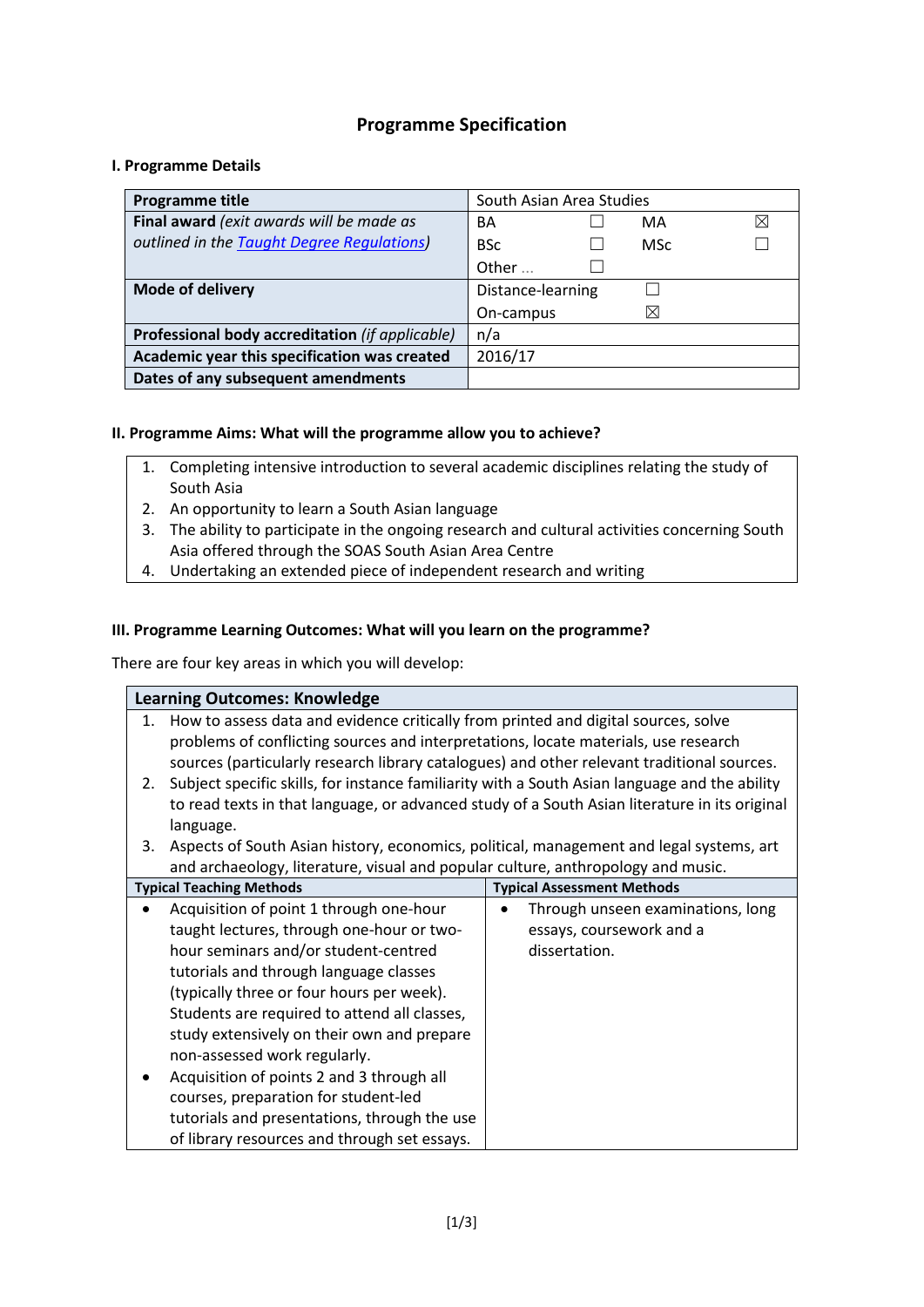## **Learning Outcomes: Intellectual (thinking) skills**

- 1. Students should become precise and cautious in their assessment of evidence.
- 2. Students should question interpretations, however authoritative, and reassess evidence for themselves

| <b>Typical Teaching Methods</b>                                                                                                                                                                                                                                                                                                                                                      | <b>Typical Assessment Methods</b>                                                           |
|--------------------------------------------------------------------------------------------------------------------------------------------------------------------------------------------------------------------------------------------------------------------------------------------------------------------------------------------------------------------------------------|---------------------------------------------------------------------------------------------|
| Acquisition of points 1 and 2 is fostered in<br>$\bullet$<br>all courses offered in the Programme, in<br>that all courses will introduce information<br>that will need to be assessed critically and<br>will demonstrate how conflicting<br>interpretations can arise from the same<br>information.<br>Acquisition of point 3 through language<br>$\bullet$<br>tuition and practice. | Through unseen examinations,<br>$\bullet$<br>coursework, long essays and a<br>dissertation. |

|    | <b>Learning Outcomes: Subject-based practical skills</b>                          |  |                                      |  |  |  |
|----|-----------------------------------------------------------------------------------|--|--------------------------------------|--|--|--|
|    | The programme aims to help students with the following practical skills:          |  |                                      |  |  |  |
| 1. | Communicate effectively in writing.                                               |  |                                      |  |  |  |
| 2. | Retrieve, sift and select information from a variety of sources.                  |  |                                      |  |  |  |
| 3. | Present seminar papers.                                                           |  |                                      |  |  |  |
| 4. | Participate constructively in the discussion of ideas introduced during seminars  |  |                                      |  |  |  |
| 5. | Work to strict deadlines                                                          |  |                                      |  |  |  |
| 6. | Use and apply foreign language skills in reading, writing, listening and speaking |  |                                      |  |  |  |
|    | <b>Typical Teaching Methods</b>                                                   |  | <b>Typical Assessment Methods</b>    |  |  |  |
|    | Acquisition of point 1 through the writing of                                     |  | By unseen examination, dissertation, |  |  |  |
|    | long essays, coursework and dissertations.                                        |  | long essays and coursework, and      |  |  |  |
|    | Acquisition of point 2 through guided and                                         |  | language oral exams.                 |  |  |  |
|    | independent reading, web-based research.                                          |  |                                      |  |  |  |
|    | Acquisition of point 3 through regular                                            |  |                                      |  |  |  |
|    | seminar presentations.                                                            |  |                                      |  |  |  |
|    | Acquisition of point 4 through seminar                                            |  |                                      |  |  |  |
|    | discussion.                                                                       |  |                                      |  |  |  |
|    | Acquisition of point 5 through the setting of                                     |  |                                      |  |  |  |
|    | clear deadlines for the submission of                                             |  |                                      |  |  |  |
|    | written work.                                                                     |  |                                      |  |  |  |
|    | Acquisition of point 6 through class tuition                                      |  |                                      |  |  |  |
|    | and practice.                                                                     |  |                                      |  |  |  |

## **Learning Outcomes: Transferrable skills**

The programme will encourage students to:

- 1. Write good essays and dissertations
- 2. Structure and communicate ideas effectively both orally and in writing
- 3. Understand unconventional ideas
- 4. Study a variety of written and digital materials, in libraries and research institutes of a kind they will not have used as undergraduates
- 5. Present (non assessed) material orally
- 6. Communicate in a foreign language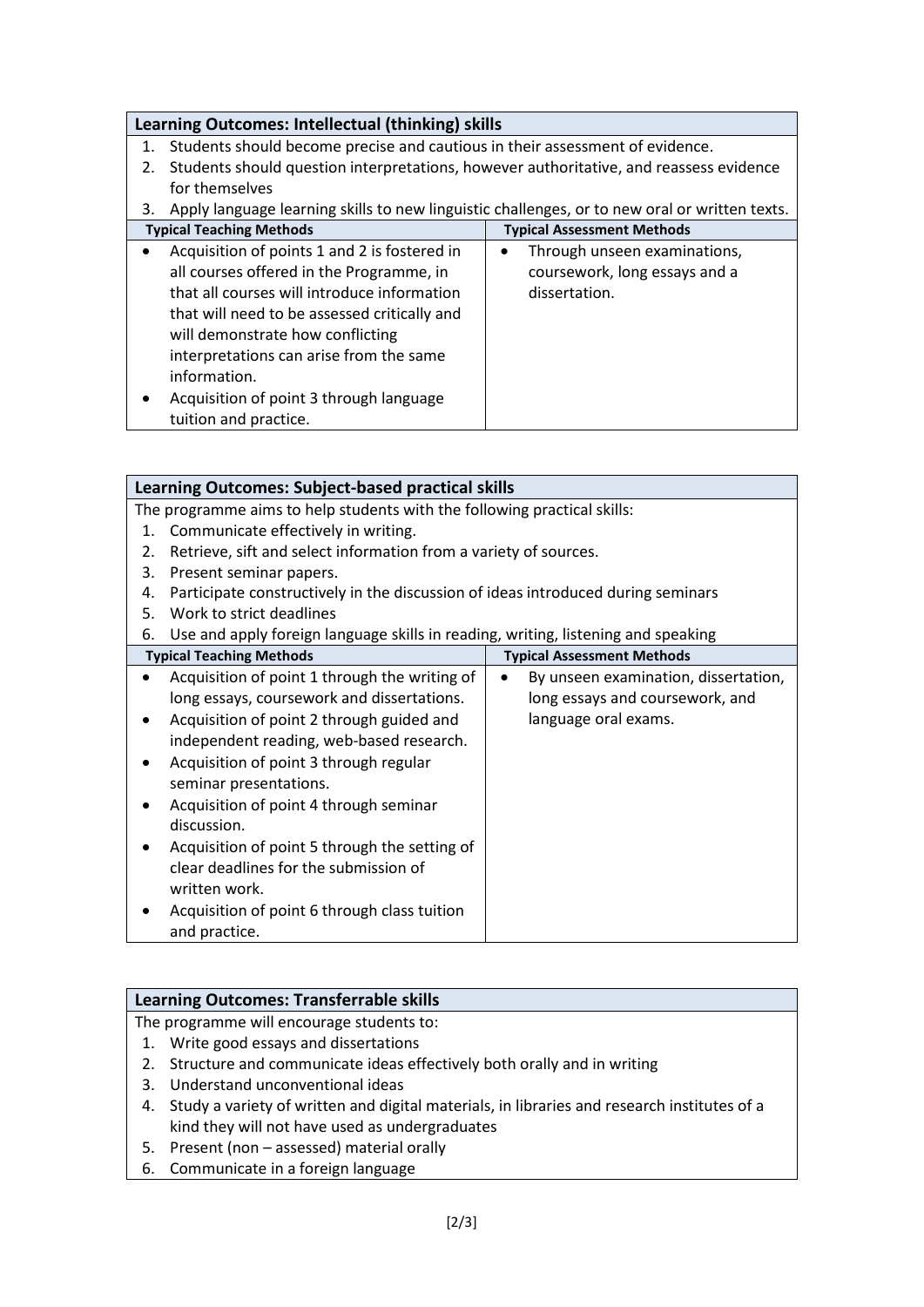| <b>Typical Teaching Methods</b>              | <b>Typical Assessment Methods</b> |
|----------------------------------------------|-----------------------------------|
| Acquisition of point 1 through long essays,  | Through unseen examinations,      |
| coursework and dissertation.                 | dissertation, long essays and     |
| Acquisition of point 2 through seminar<br>٠  | coursework and language oral      |
| presentations, discussions and essays.       | exams.                            |
| Acquisition of points 3 and 4 through        |                                   |
| reading, long essays and class discussion.   |                                   |
| Acquisition of point 5 through oral          |                                   |
| presentations in class with feedback from    |                                   |
| tutor and peers.                             |                                   |
| Acquisition of point 6 through class tuition |                                   |
| and practice.                                |                                   |

#### **General statement on contact hours – postgraduate programmes**

Masters programmes (with the exception of two-year full-time MAs) consist of 180 credits, made up of taught modules of 30 or 15 credits, taught over 10 or 20 weeks, and a dissertation of 60 credits. The programme structure shows which modules are compulsory and which optional.

As a rough guide, 1 credit equals approximately 10 hours of work. Most of this will be independent study (see [https://www.soas.ac.uk/admissions/ug/teaching/\)](https://www.soas.ac.uk/admissions/ug/teaching/) such as reading and research, preparing coursework, revising for examinations and so on. Also included is class time, for example lectures, seminars and other classes. Some subjects may have more class time than others – a typical example of this are language acquisition modules.

At SOAS, most postgraduate modules have a one-hour lecture and a one-hour seminar every week, but this does vary.

More information can be found on individual module pages.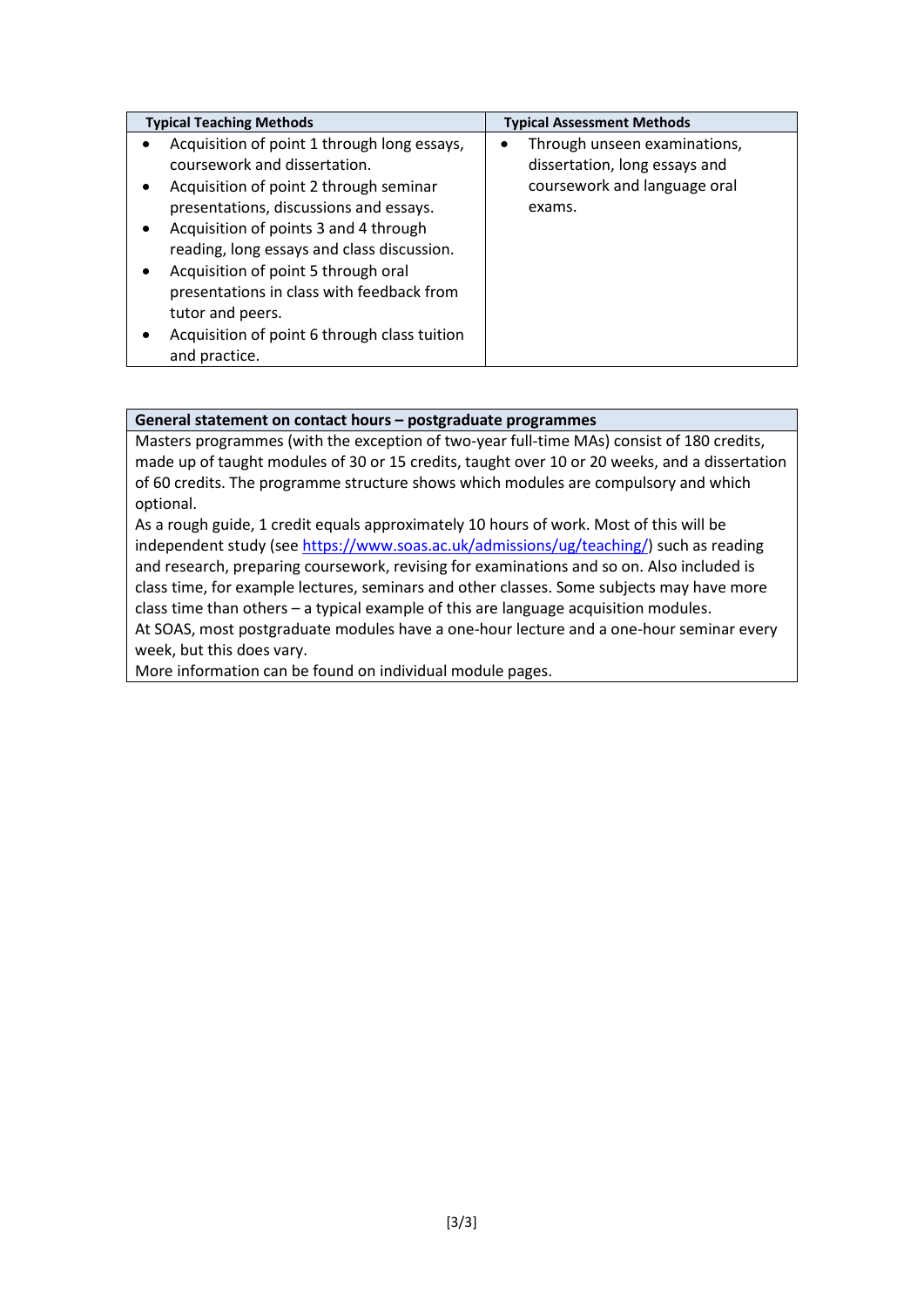## **MA South Asian Area Studies**

| <b>MA South Asian Area Studies</b>                              |                                                                                                                  |         |                               |         |                               |                |
|-----------------------------------------------------------------|------------------------------------------------------------------------------------------------------------------|---------|-------------------------------|---------|-------------------------------|----------------|
|                                                                 | <b>Dissertation</b>                                                                                              |         |                               |         |                               |                |
| credits                                                         | 60                                                                                                               |         |                               |         |                               |                |
| module code                                                     | 15PSAC997                                                                                                        |         |                               |         |                               |                |
|                                                                 | Dissertation in South Asia                                                                                       |         |                               |         |                               |                |
| module title                                                    | <b>Studies</b>                                                                                                   |         |                               |         |                               |                |
| status                                                          | compulsory module                                                                                                |         |                               |         |                               |                |
|                                                                 |                                                                                                                  |         |                               |         |                               |                |
| credits                                                         | <b>Taught Component</b><br>30                                                                                    |         | <b>Taught Component</b><br>60 |         | <b>Taught Component</b><br>30 |                |
| module title                                                    | major - see list                                                                                                 | $\ddag$ | minor - see list              | $\ddag$ | see list below                |                |
| status                                                          |                                                                                                                  |         |                               |         |                               |                |
|                                                                 |                                                                                                                  |         |                               |         |                               |                |
| NB: In Area Studies degrees:                                    |                                                                                                                  |         |                               |         |                               |                |
|                                                                 | 1) a maximum of 60 credits can be taken in any one discipline.                                                   |         |                               |         |                               |                |
|                                                                 | 2) a minimum of three disciplines must be covered.                                                               |         |                               |         |                               |                |
|                                                                 | 3) for students opting to take two language acquisition modules, only one of these can be at introductory level. |         |                               |         |                               |                |
|                                                                 |                                                                                                                  |         |                               |         |                               |                |
| Code                                                            | <b>Title</b>                                                                                                     |         |                               |         |                               | <b>Credits</b> |
| Anthropology (minor only)                                       |                                                                                                                  |         |                               |         |                               |                |
| 15PANH064                                                       | Culture and Society of South Asia                                                                                |         |                               |         |                               | 15             |
| African and Asian Diasporas in the Modern World<br>15PANH010    |                                                                                                                  |         |                               |         |                               | 15             |
| <b>Art and Archaeology</b>                                      |                                                                                                                  |         |                               |         |                               |                |
| 15PARC034                                                       | The Indian Temple                                                                                                |         |                               |         |                               | 30             |
| 15PARH067                                                       | Arts of the Tamil Temple                                                                                         |         |                               |         |                               | 15             |
| Cinema                                                          |                                                                                                                  |         |                               |         |                               |                |
| 15PSAH001                                                       | Indian Cinema: Its History and Social Context                                                                    |         |                               |         |                               | 15             |
| 15PSAH002<br>Indian Cinema: Key Issues                          |                                                                                                                  |         |                               | 15      |                               |                |
| Culture                                                         |                                                                                                                  |         |                               |         |                               |                |
| 15PAIC001                                                       | Contemporary Punjab: Society and Culture across Borders                                                          |         |                               |         |                               | 30             |
| The Politics of Culture in Contemporary South Asia<br>15PSAC314 |                                                                                                                  |         |                               |         | 30                            |                |
| Culture and Conflict in Nepal<br>15PSAH017                      |                                                                                                                  |         |                               |         | 15                            |                |
| <b>Economics</b>                                                |                                                                                                                  |         |                               |         |                               |                |

# **Some background in Economics is a prerequisite for these modules. Please contact the convenor for details.**

| 15PECC026      | Economic development of South Asia a) the macroeconomy                          | 15 |
|----------------|---------------------------------------------------------------------------------|----|
| 15PECC027      | Economic Development of South Asia B) Major Sectors & The International Economy | 15 |
| <b>History</b> |                                                                                 |    |
| 15PHIH044      | Islam in South Asia                                                             | 15 |
| 15PHIH023      | Environmental History of Asia                                                   | 15 |
| 15PHIH041      | Colonialism and Nationalism in South Asia                                       | 15 |
| 15PHIH030      | Gender, law and the family in the history of modern South Asia                  | 15 |
|                | Language [one language option as minor only]                                    |    |
| 15PSAH028      | Bengali Language 1 A (PG)                                                       | 15 |
| 15PSAH029      | Bengali Language 1 B (PG)                                                       | 15 |
| 15PSAC304      | Bengali Language 2 (PG)                                                         | 30 |
| 15PSAH022      | Hindi Language 1 A (PG)                                                         | 15 |
| 15PSAH023      | Hindi Language 1 B (PG)                                                         | 15 |
| 15PSAC296      | Hindi Language 2 (PG)                                                           | 30 |
| 15PSAC297      | Hindi Language 3 (PG)                                                           | 30 |
| 15PSAC308      | Hindi Language 4 (PG)                                                           | 30 |
| 15PSAC305      | Readings in Contemporary Hindi (PG)                                             | 30 |
| 15PSAH024      | Nepali Language 1 A (PG)                                                        | 15 |
| 15PSAH025      | Nepali Language 1 B (PG)                                                        | 15 |
| 15PSAC299      | Nepali Language 2 (PG)                                                          | 30 |
| 15PSRC176      | Basic Pali (PG)                                                                 | 30 |
| 15PSRC053      | Pali: Intermediate Level                                                        | 30 |
| 15PSAC309      | Prakrit Language 1 (PG)                                                         | 30 |
| 15PSAH020      | Sanskrit Language 1 A (PG)                                                      | 15 |
| 15PSAH021      | Sanskrit Language 1 B (PG)                                                      | 15 |
|                |                                                                                 |    |